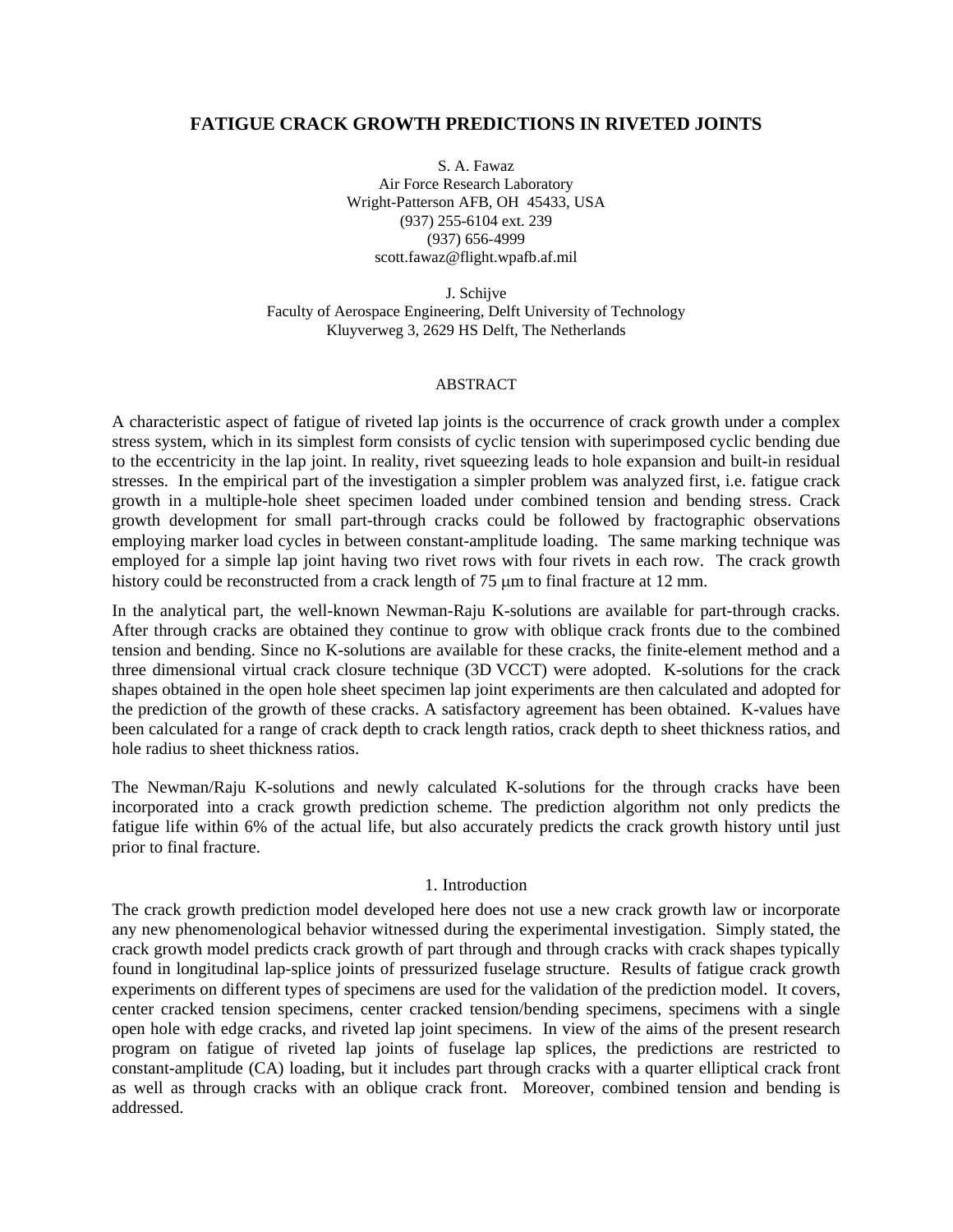The predictions are compared to results obtained in the experimental investigation. Stress intensity factors are partly borrowed from the literature. For the part through crack growth, the well-known Newman/Raju stress intensity factor equations are used. The through crack portion of the fatigue life is modeled using the newly developed stress intensity solutions for a part elliptical through crack shown in Figure 1 which was first presented in reference [1]. A question that immediately comes to mind is how to address the transition from a part through to through crack? The transition is supposed to occur at the moment that K at the deepest point along the bore of the hole exceeds 1.4 times  $K_{Ic}$ , which is the criterion used in the NASGRO Crack Growth Computer Program<sup>3</sup>. The crack depth then becomes equal to the

sheet thickness. The smallest a/t ratio of a through crack for which K values became available from the FEA results is 1.05. This value is then used for calculating the first growth increment of the through crack after break through to the other sheet surface.

The sheet material considered is 2024-T3 Alclad. The basic da/dN -  $\Delta K$  crack growth data used for predictions are presented first (section 2), followed by predictions for part through cracks in section 3 and oblique through cracks in section 4. Both types of cracks are considered



Figure 1 Part-Elliptical Through Crack Geometry

under different types of loading. The investigation is summarized in a number of conclusions in section 5.

#### 2. Basic da /dN -ΔK Relation Adopted for Crack Growth Predictions

The Forman-Newman-de Koning, FNK, crack growth equation is used to describe the basic da/dN - ΔK relation applicable to 2024-T3 thin sheet material. The FNK equation, Eqn. (1) is an extension of the Forman equation with added parameters, p and q, to better fit the material data in the extremal regions of the da/dN vs.  $\Delta K$  curve.<sup>2-4</sup>

$$
\frac{da}{dN} = C \left( \frac{1 - f}{1 - R} \Delta K \right)^n \left( \frac{1 - \frac{\Delta K_n}{\Delta K}}{1 - \frac{K_{\text{max}}}{K_c}} \right)^q \tag{1}
$$

where a = crack length, N = number of applied fatigue cycles, R = stress ratio,  $\Delta K$  = stress intensity factor range, C, n, p, q = empirically derived material constants,  $f =$  crack opening function,  $\Delta K_{th}$  = threshold stress intensity factor,  $K_c$  = critical stress intensity factor. The crack opening function, *f*, for plasticity induced crack closure, is defined by Newman  $as<sup>5</sup>$ 

$$
f = \frac{K_{op}}{K_{max}} = \begin{cases} \text{maximum of } R \text{ or } A_0 + A_1 R + A_2 R^2 + A_3 R^2 & R \ge 0\\ A_0 + A_1 R & -2 \le R < 0 \end{cases} \tag{2}
$$

with the  $A_i$  coefficients given below.

The plane stress/plane strain constraint factor is  $\alpha$  and  $\sigma_{\text{max}}$  and  $\sigma_0$  are the maximum applied stress and flow stress, respectively. For the predictions where the crack opening function is included,  $\alpha$  is set to 1.5, as recommended in reference [3], and the ratio of  $\sigma_{\text{max}}/\sigma_0$  to 0.3.<sup>35</sup> Although the equations appear overly complicated for constant amplitude loading, it degenerates to the closure corrected Paris equation by setting  $p = q = 0$ . If the material does not exhibit significant crack closure, the crack opening function can be bypassed by setting *f* equal to R; i.e.,  $K_{op} = K_{min}$ . In addition, if p and q are again set to zero, Eqn. (1)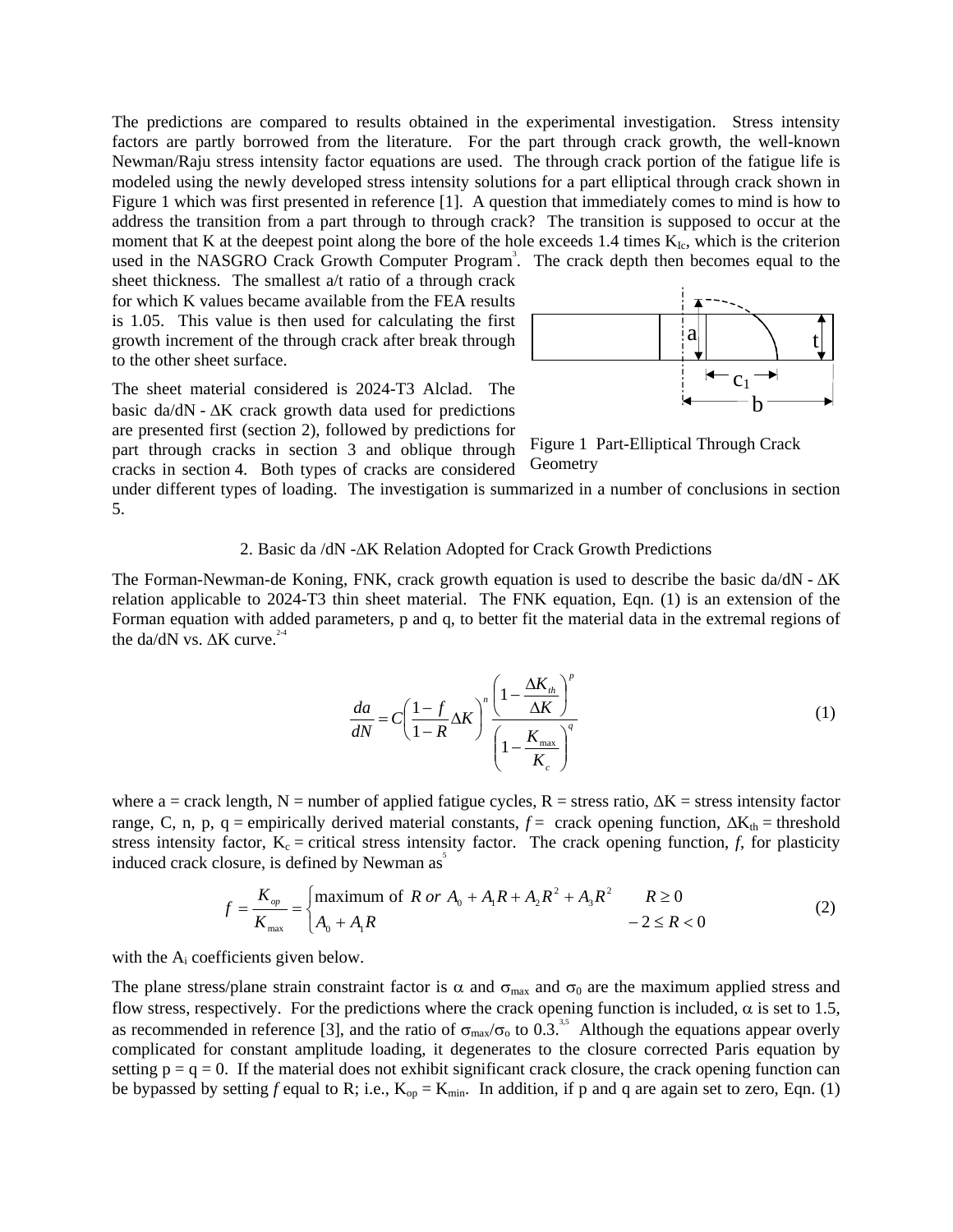$$
A_0 = (0.825 - 0.34\alpha + 0.05\alpha^2) \left[\cos\left(\frac{\pi}{2} \frac{\sigma_{\text{max}}}{\sigma_0}\right)\right]^{\frac{1}{\alpha}}
$$
  
\n
$$
A_1 = (0.415 - 0.071\alpha) \frac{\sigma_{\text{max}}}{\sigma_0}
$$
  
\n
$$
A_2 = 1 - A_0 - A_1 - A_3
$$
  
\n
$$
A_3 = 2A_0 + A_1 - 1
$$

 $12$  and 3.07, respectively.

reverts to the Paris equation,  $da/dN = C\Delta K^{n}$ . A more in depth review of the FNK equation is presented in references [2-5]. The full equation has been coded in the computer program to give the user a choice of the three crack growth relations. For most predictions here, the Paris equation is used unless otherwise stated. From constant amplitude fatigue test data of center crack tension specimens, shown in Figure 2, the da/dN - ΔK relation is established, from which the Paris constants, C and n, are calculated to be  $1.67x10$ <sup>-</sup>

#### 3. The Growth of Part Through Cracks



Figure 2 Crack Growth Rate Data Used for Predictions

Part through cracks initiated at the bore of a hole are generally supposed to have a quarter elliptical crack front. The size is then determined by the two semi-axis, the crack length "c<sub>1</sub>" and the crack depth "a", see Figure 3. For the prediction of the fatigue crack growth life, an initial flaw assumption must be made, not only for the crack size, but also for the crack shape. For example, if the initial crack length "c<sub>1</sub>" is assumed to be 1.27 mm (0.05 in., an initial crack size adopted by the USAF Damage Tolerance Requirements), an initial crack depth "a" must also be assumed. A parametric study is completed in section 3.1 to investigate the dependence of the part through crack growth on the assumed shape of the initial flaw. Predictions are made for the same value of "a" but three values of  $a/c<sub>1</sub>$  of the initial flaw. The predictions are based on calculating  $da/dN$  and  $dc<sub>1</sub>/dN$  in order to find the new locations of the semi-axis of the quarter elliptical crack. It thus is assumed that the crack front remains quarter elliptical and that the prediction can be restricted to two points of the crack front. This is the approach generally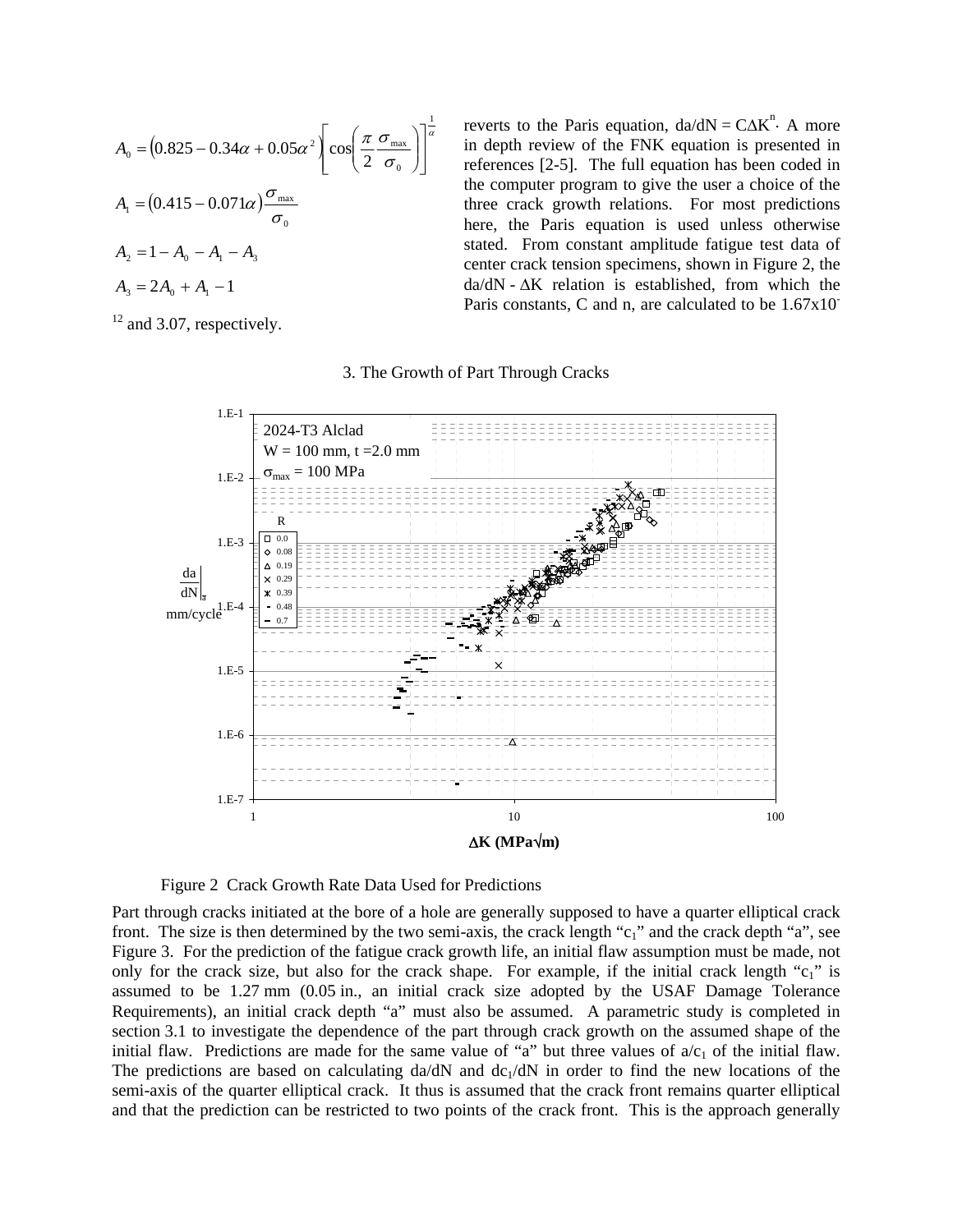adopted in the literature. Predictions for crack extension are made in for a large number of points distributed along the crack front. A quarter ellipse is then drawn through the predicted new points of the crack front. For that purpose a regression analysis is used. In sections 3.1 and 3.2, sensitivity studies are completed to determine the effect of the initial flaw shape assumption and the bending factor, respectively. A comparison between predicted and observed crack shapes is made in section 3.3. It should be noted that the predictions in sections  $3.1 - 3.3$  are made for combined tension and bending.

### 3.1 The Effect of the Initial Flaw Shape  $a/c_1$

The Newman/Raju corner crack solutions for K-values remain as the primary reference for crack growth predictions of part elliptical crack geometries. For this reason, not to mention the ease of programming the numerous polynomial equations, the Newman/Raju solutions are the only



Figure 6 Crack Shape Development with Initial  $a/c_1 = 2.0$ 

solutions used for part through crack growth.<sup>6</sup> For the predictions that are completed here, the same initial crack depth is a = 0.01 mm, but there are three values of the  $a/c<sub>1</sub>$  ratio: 0.5, 1.0, and 2.0, i.e.  $c<sub>1</sub> = 0.02$ , 0.01, and 0.005 mm, respectively. The calculations are for a 100 mm wide specimen of 2024-T3, thickness 1.0 mm with a 2.0 mm hole in the center. The remote stress is 100 MPa of both tension and bending (bending factor  $k = 1.0$ ). Obviously, the bending should affect the fatigue crack shape development. Results are shown in Figure 4 - Figure 6 for the three  $a/c<sub>1</sub>$  ratios, respectively. The figures show crack fronts obtained at intervals of approximately 20% of the fatigue life defined by the last crack front to static break through of the remaining ligament.





Figure 4 Crack Shape Development with Initial  $a/c_1 = 0.5$ 

Figure 5 Crack Shape Development with Initial  $a/c_1 = 1.0$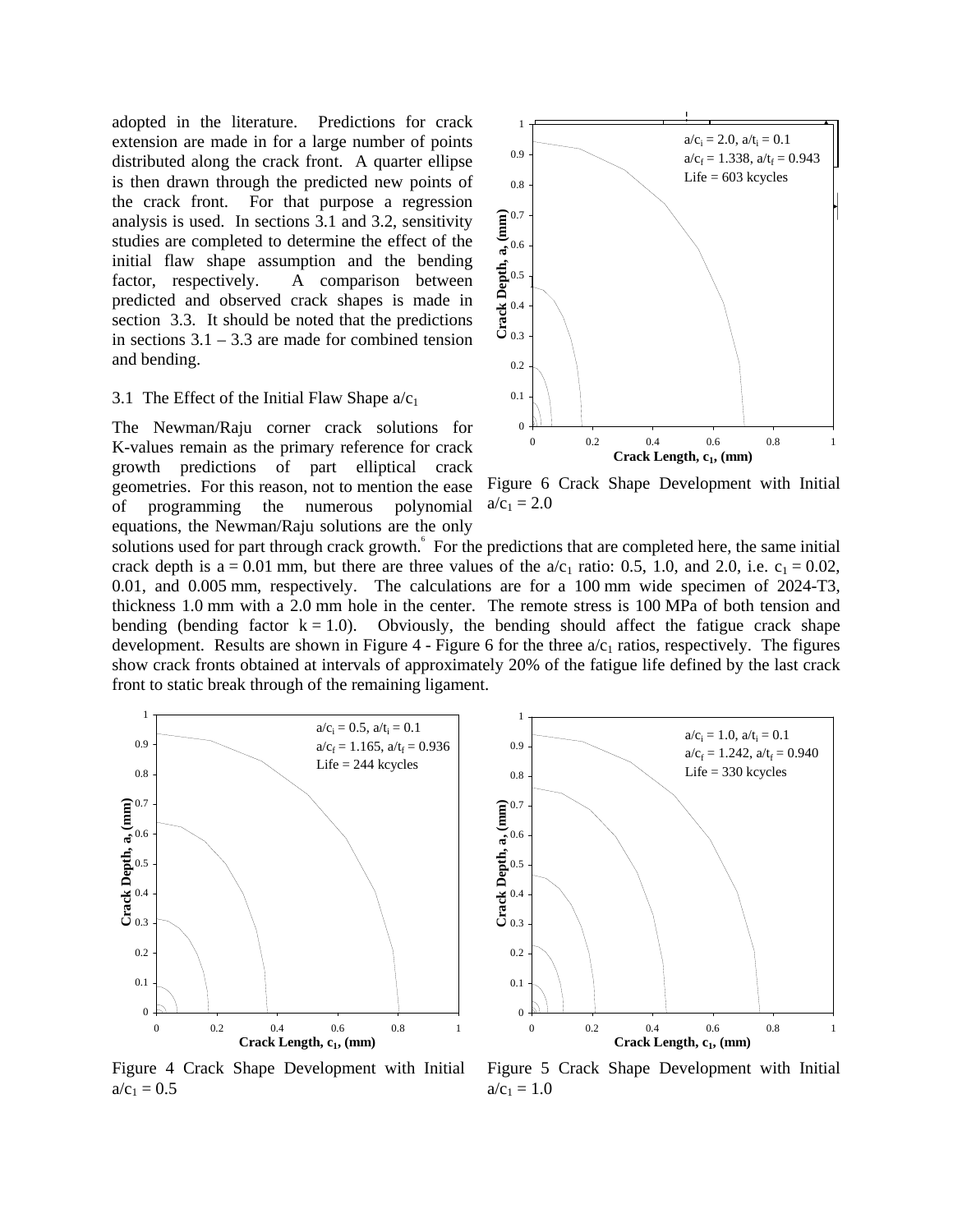Although the initial  $a/c_1$  ratios are highly different in the three figures, the final  $a/c_1$  are similar but slightly increasing (1.165  $\le a/c_1 \le 1.338$ ) with the initial  $a/c_1$  ratios. In [1], the final  $a/c_1$  ratios calculated were constant at  $a/c_1 \approx 0.575$ . Since then, modifications to the Newman/Raju equations for a double corner crack at a hole have resulted in more continuous solutions for  $a/t < 0.2$  and  $a/t > 0.8$ .<sup>7,8</sup> The figures show that the crack shape is always changing. The change in crack shape,  $a/c<sub>1</sub>$ , is also evident in Figure 7 for each of the initial crack shapes,  $a/c_1 = 0.5$ , 1.0, and 2.0. Crack growth appears to be very much similar during the fatigue life, as should be expected, although the shape is changing. The final crack shape is converging to an  $a/c_1 \approx 1.25$ . The large difference in fatigue lives until break through may suggest a strong dependence on the initial flaw shape assumption. However, in Table 1, the life is split into an initial part until  $c_1 = 0.25$  mm and a second part from  $c_1 = 0.25$  to break through. It then turns out that the relatively large initial part of the life is strongly depending on the initial crack shape. A t the end of this initial part, the crack shapes for the three initial  $a/c_1$  values are no longer that much different. As a consequence, the second part is practically independent on the initial crack shape. It has also been noted in the literature that semi-elliptical surface cracks with highly different  $a/c<sub>1</sub>$  values of the initial flaw show a tendency to grow to crack shapes with approximately the same  $a/c<sub>1</sub>$  ratio. Ichsan recently discussed this.<sup>9</sup> However, the results of the semi-elliptical surface cracks were grown under cyclical tension, which resulted in stabilized  $a/c_1$  ratios close to 1.0. The present observation of a continually changing  $a/c_1$  ratio for different initial flaw shapes is related to the occurrence of combined tension and bending.

The effect of the applied stress, specifically the ratio between the tension and bending stress, should be important. A similar parametric study was conducted using the same specimen dimensions as before

except the initial flaw shape and size is fixed,  $a_i = 0.2$ ,  $c_i = 0.2$ , and the bending factor, k  $(=\sigma_b/\sigma_t)$ is varied from 0 to  $\infty$ . As can be seen from Figure 8 and Table 2, as the bending factor increases, the  $a/c_1$ ratio at break through decreases. This behavior is expected because increasing bending is increasing the stress at one side of the sheet and decreasing the stress at the opposing surface. In addition, the effect of the bending stress is also seen when comparing the fatigue lives of two cases where the maximum stress is the same. For example, for a  $\sigma_{\text{max}} = 150 \text{ MPa}$ , the larger k (more bending) the longer the life,  $\approx 305$  compared to  $\approx 116$  kcycles.



Figure 7 Crack Shape Development during the Fatigue Life

| Initial Flaw Data |                          |       |      |               |          | Final Flaw Data                                         |                         |            |                |                         |                                                     | Crack Growth Life (kcycles) |                        |                              |
|-------------------|--------------------------|-------|------|---------------|----------|---------------------------------------------------------|-------------------------|------------|----------------|-------------------------|-----------------------------------------------------|-----------------------------|------------------------|------------------------------|
|                   | $r/t$ a/c <sub>1</sub> . | a/tl. | a.   | $C_{1}$       | $K_i(a)$ | $K_i(c_1)$                                              | $a/c_1$ <sub>f</sub>    | $a/t _{f}$ | a <sub>f</sub> | $C_{1f}$                | $K_f(a)$                                            | $K_f(c_1)$                  | Life from initial flaw | Life from $c_1 = 0.25$ mm to |
|                   |                          |       |      |               |          | $\lceil (mm) \rceil$ (mm) MPa $\sqrt{m}$ MPa $\sqrt{m}$ |                         |            |                |                         | $\lceil (mm) \rceil$ (mm) MPa $\vee$ m MPa $\vee$ m |                             | to $c_1 = 0.25$ mm     | break through                |
|                   |                          | 0.01  | 0.01 | $\sqrt{0.02}$ | 2.389    | 2.125                                                   | 1.165 0.936 0.936 0.804 |            |                |                         | 7.306                                               | 9.926                       | 176                    | 68.0                         |
|                   |                          | 0.01  | 0.01 | 0.01          | .951     | .752                                                    |                         |            |                | 1.242 0.940 0.940 0.756 | 7.114                                               | 9.579                       | 262                    | 67.9                         |
|                   |                          | 0.01  | 0.01 | 0.005         | .538     | .151                                                    |                         |            |                | 1.338 0.943 0.943 0.705 | 6.888                                               | 9.207                       | 535                    | 67.8                         |

TABLE 1. Crack Growth of Initial Small Corner Flaws of Different Shapes until Break Through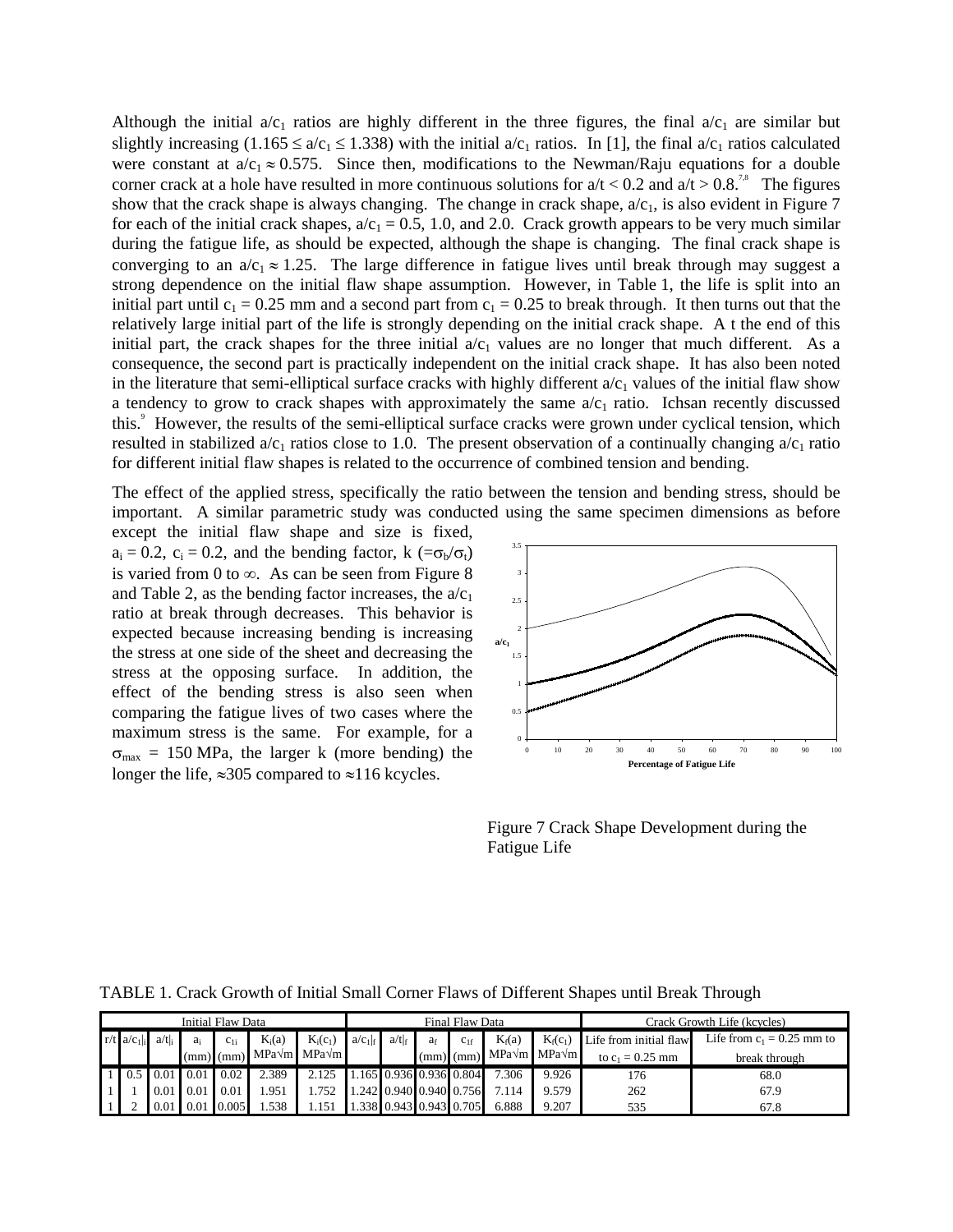### 3.2 Crack Extension Predictions along the Entire Crack Front

In the previous section, the crack extension was predicted for the ends of the two semi-axis, a and  $c_1$ , to arrive at the new crack front, assuming that it would remain quarter-elliptical. The Newman/Raju K-solution allows a calculation of K along the entire crack front. It implies that crack

extension can be predicted for many points of the crack front. It leads to many new points of the moving crack front, which then can not be expected to be accurately a quarter elliptical curve with the same axes. However, it is possible to draw such a quarter ellipse through the new data points by adopting a regression analysis. The Newman/Raju equations can then be applied again for predicting the next crack extension. Ichsan adopted this procedure for a semi-elliptical surface crack loaded under remote tension only.



Figure 8 Crack Shape Development as a Function of the Bending Factor, k

TABLE 2 Dependence of Crack Shape on Bending Factor, k

| k                     | $\sigma_{t}$ | $\sigma_{\rm b}$ | $\sigma_{\text{max}}$ | $a/c_1 _{f}$ | $a/t _{f}$ | life      |  |  |  |
|-----------------------|--------------|------------------|-----------------------|--------------|------------|-----------|--|--|--|
|                       | (MPa)        | (MPa)            | (MPa)                 |              |            | (kcycles) |  |  |  |
| $\Omega$              | 100          | 0                | 100                   | 2.000        | 0.640      | 120.923   |  |  |  |
| 0.5                   | 100          | 50               | 150                   | 1.411        | 0.943      | 116.494   |  |  |  |
|                       | 100          | 100              | 200                   | 0.775        | 0.920      | 75.277    |  |  |  |
| 2                     | 50           | 100              | 150                   | 0.312        | 0.965      | 304.515   |  |  |  |
| $\infty$              | 0            | 100              | 100                   | 0.200        | 0.677      | 2086.260  |  |  |  |
| $= a/c$ out of limits |              |                  |                       |              |            |           |  |  |  |

He found that fitting an elliptical crack front for 32 points leads to a slightly longer fatigue life than predicted by the method of the previous section, i.e. predicting  $\Delta a$  and  $\Delta c_1$  for the axes and assuming that the crack front remains elliptical. The difference was on the order of 10%. A similar comparison is made in [1] for two corner cracks at a hole under remote tension and bending (bending factor,  $k = 1$ ) with similar results. Using more than 32 calculation points along the crack front results in a negligible effect on the fatigue life. However using fewer calculation points results in a slightly larger difference between the curve fit and non-curve fit prediction. The crack growth for the fit data is less than the unfit since the linear regression is decreasing the a or  $c_1$  dimension by a small amount after each cycle. As can be expected, the small systemic decrease in crack size has a cumulative effect. As a result, a prediction with a small initial flaw assumption will undergo more regression calculations thereby having a larger effect on the fatigue life. To eliminate the systemic error due to curve fitting, at least 32 calculation points should be used.

#### 3.3 Comparison between Predicted and Observed Crack Shapes

Since in situ crack shape measurement is not currently possible, the only method of verifying the K solutions is by using the fatigue life or crack front shape after failure. For the 7-open hole tests, shown in Figure 9, several specimens were statically loaded to failure prior to failure by fatigue, and the crack shapes were measured. Thus for a given number of cycles, the crack shape is known and comparisons can be made with the analytical predictions. Such a comparison is shown in Figure 10 for five separate cracks in the same specimen. The predictions are completed assuming each hole is located in a finite width strip with no interaction with adjacent cracks. Since the cracks are still small, this procedure should be allowed. The five cracks do not have the same dimension because the initiation has taken different numbers of cycles. The shapes are predicted for the crack length " $c_1$ " as observed, starting from a quarter elliptical crack with  $a/c_1 = 1.0$ . The initial  $a/c_1$  value is not very important for the present size of the crack as discussed in section 3.1. Figure 10 shows a very good agreement with the crack shape development as observed from the specimen fracture surface. Similar satisfactory results were obtained for specimens with a single open hole also loaded by combined tension and bending.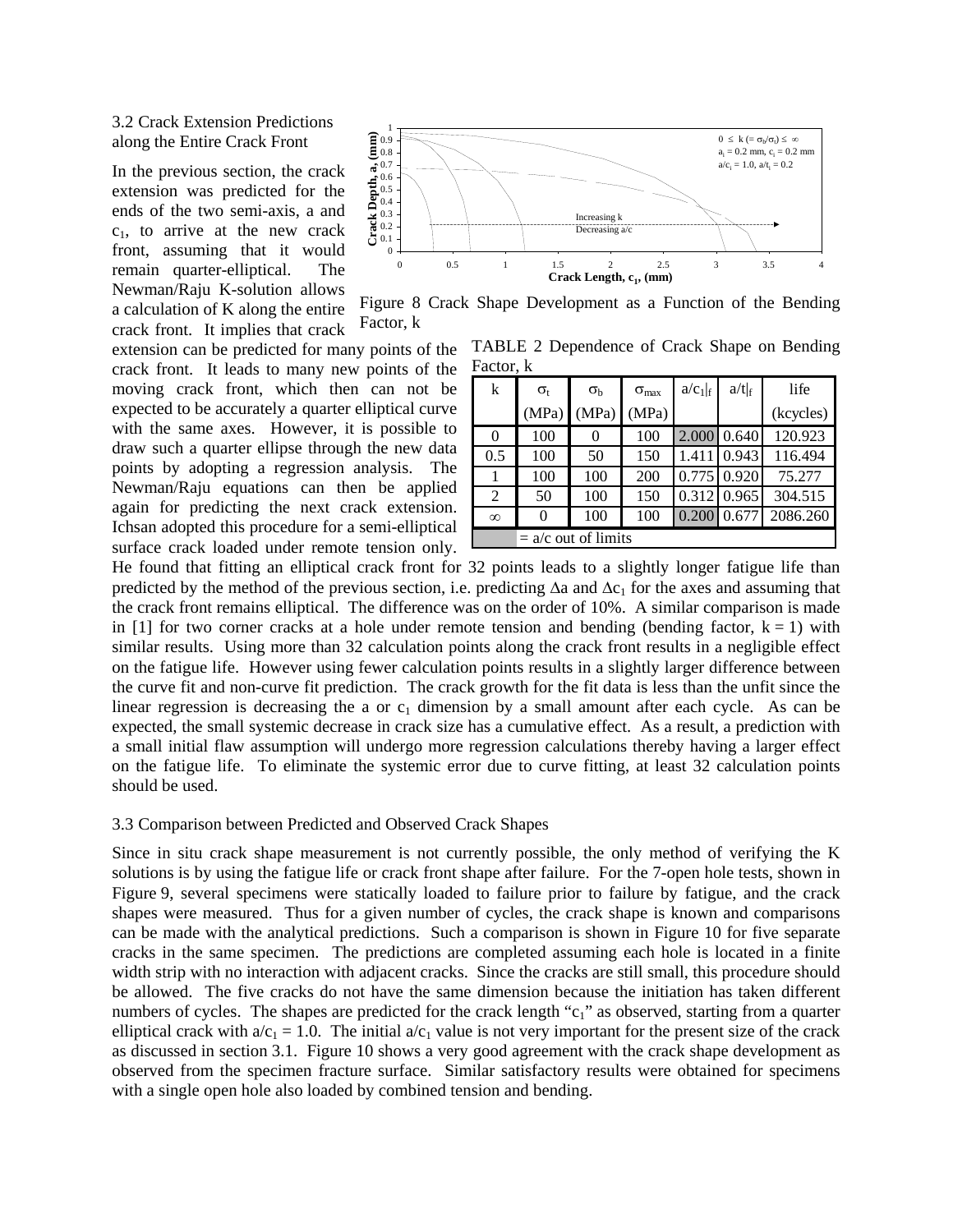4. The Growth of Through Cracks The only K-solution for through cracks under combined loading conditions now available is the library of the NASGRO Fatigue Crack Growth Computer Program.<sup>3</sup> It applies to the loading cases shown in Figure 11. It assumes that the crack has a crack front perpendicular to the sheet surface. Predictions with these K-solutions are compared in section 4.1 to the test results presented in [1]. The effect of the initial flaw shape assumption and the bending factor on oblique through crack growth are discussed in section 4.2. In sections 4.3 and 4.4, the K-solutions developed in [1] are used.

### 4.1 Through Crack Growth: Published Stress Intensity Solutions

First predictions with the NASGRO K-solutions are made for through cracks starting from an open hole in a specimen loaded under tension only. An assumption had to be made about the crack initiation life, which was made to predict not only the fatigue life, but also the entire crack history. To do so an initial flaw size is assumed for which a prediction is made. A comparison is then made between the actual and predicted crack histories. If the prediction is underestimating the crack growth, the initial flaw size is increased; conversely, if the prediction is overestimating the crack growth, the initial flaw size is decreased. An example of the comparison between prediction and tests results is shown in Figure 12, which shows a good agreement. Similar correlation was obtained for all open hole specimens loaded by remote tension only.



Unfortunately, the correlation is not as good for specimens subject to combined remote tension and bending shown in Figure 13. Crack growth rates for cracks larger than 2 mm are highly overestimated. Although some aspects of the theoretical background of the NASGRO K-solutions may be questioned, there is one obvious reason for disagreement. In the NASGRO concept, the crack is supposed to be a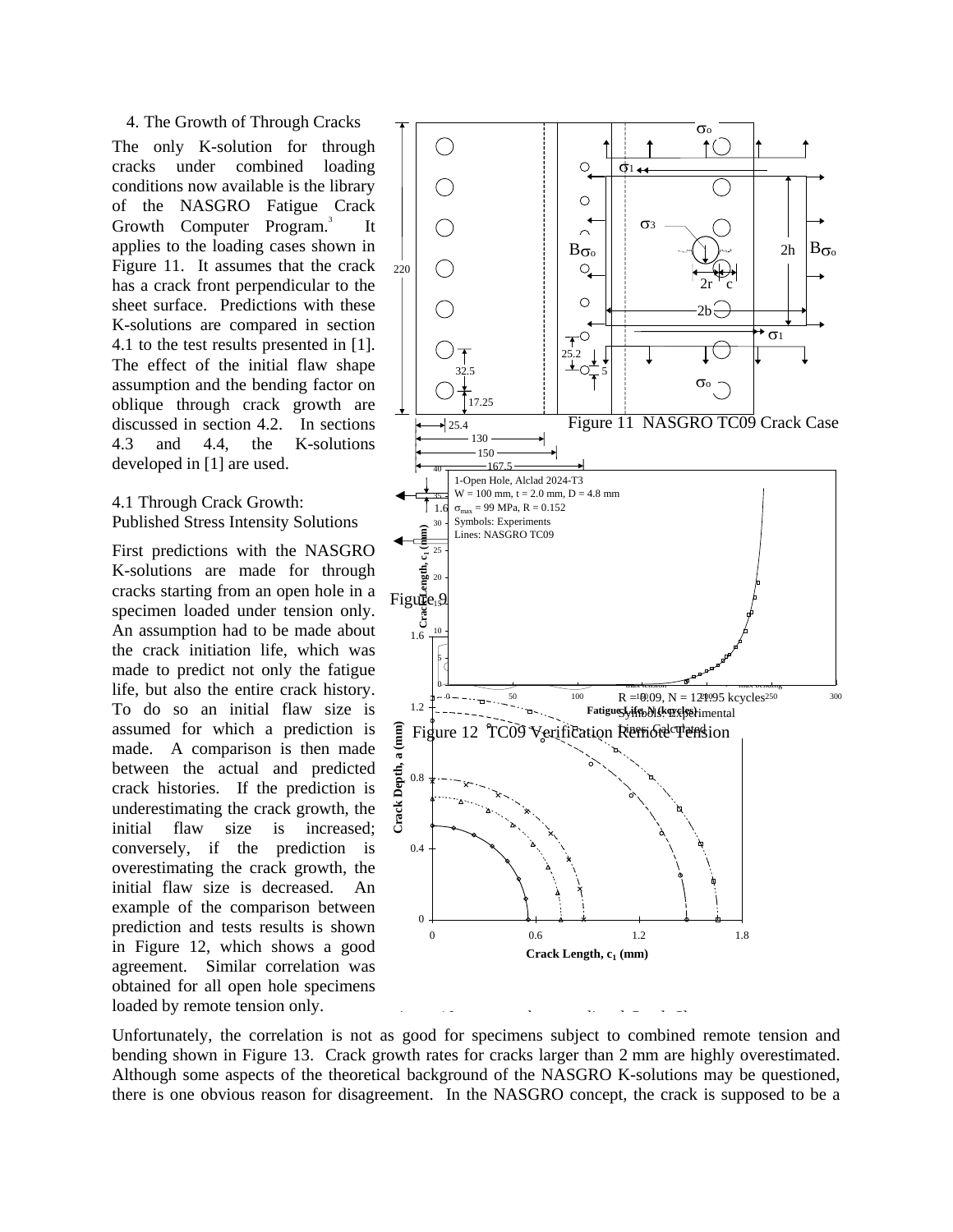through crack with a straight crack front perpendicular to the plate surface. In reality, under combined tension and bending such cracks grow with an oblique part-elliptical front. In Figure 13, the crack length plotted is  $c_1$  (see Figures 1 and 3), which is the largest length of the crack at the material surface where the bending stress has its maximum. Since the crack through the thickness is lagging behind this point the cracked area is smaller than assumed in the NASGRO solution. An overestimation of the crack growth should then be expected.

#### 4.2 The Effect of the Initial Flaw Shape  $a/c_1$

A similar parametric study conducted for the part-through cracks is done for the oblique through cracks (OTC). For the predictions that are completed here, an initial crack length,  $c_1 = 2.1$  mm, has been used with four values of the  $a/c_1$  ratio: 0.5, 1.0, 1.5, and 2.0, i.e. a = 1.05, 2.1, 3.15, and 4.2 mm, respectively. The calculations are for a 100 mm wide specimen of 2024-T3, thickness 1.0 mm with a 2.0 mm hole in the center. The remote stress is 100 MPa of both tension and bending (bending factor  $k = 1.0$ ). Results are shown in Figure 14 - Figure 17 for the four  $a/c<sub>1</sub>$  ratios, respectively. The figures show crack fronts obtained at intervals of approximately 20% of the fatigue life. The last crack front applies to net section yield or  $K_{\text{applied}}(c_1) > K_{\text{Ic}}$ .

Although the initial  $a/c_1$  ratios are highly different in the four cases, the final  $a/c_1$ (=0.435) are exactly the same. Similarly, the final  $\alpha$ /t (=2.175) ratios are the same for all four predictions. Generally, the magnitude of K for a straight through crack from a hole is larger than an OTC of the same  $c_1$  length. This behavior is manifest in the slightly larger fatigue life for the crack, Figure 14, with initially high  $a/c<sub>1</sub>$  and a/t ratios. Figures  $14 - 17$  as well as Figure 18 shows that the crack shape quickly stabilizes regardless of the initial shape. In view of the difficulties in accounting for the crack shape during the transition between a part through crack to OTC, it appears that assuming an "incorrect" shape for the first cycle as an OTC is of little consequence. Recall, when the part through crack breaks through the thickness there is an instantaneous increase in the crack depth and most likely no noticeable increase in the crack length; thus a crack shape must be assumed for the beginning of the OTC portion of the prediction.



Figure 13 TC09 Verification Remote Tension and Secondary Bending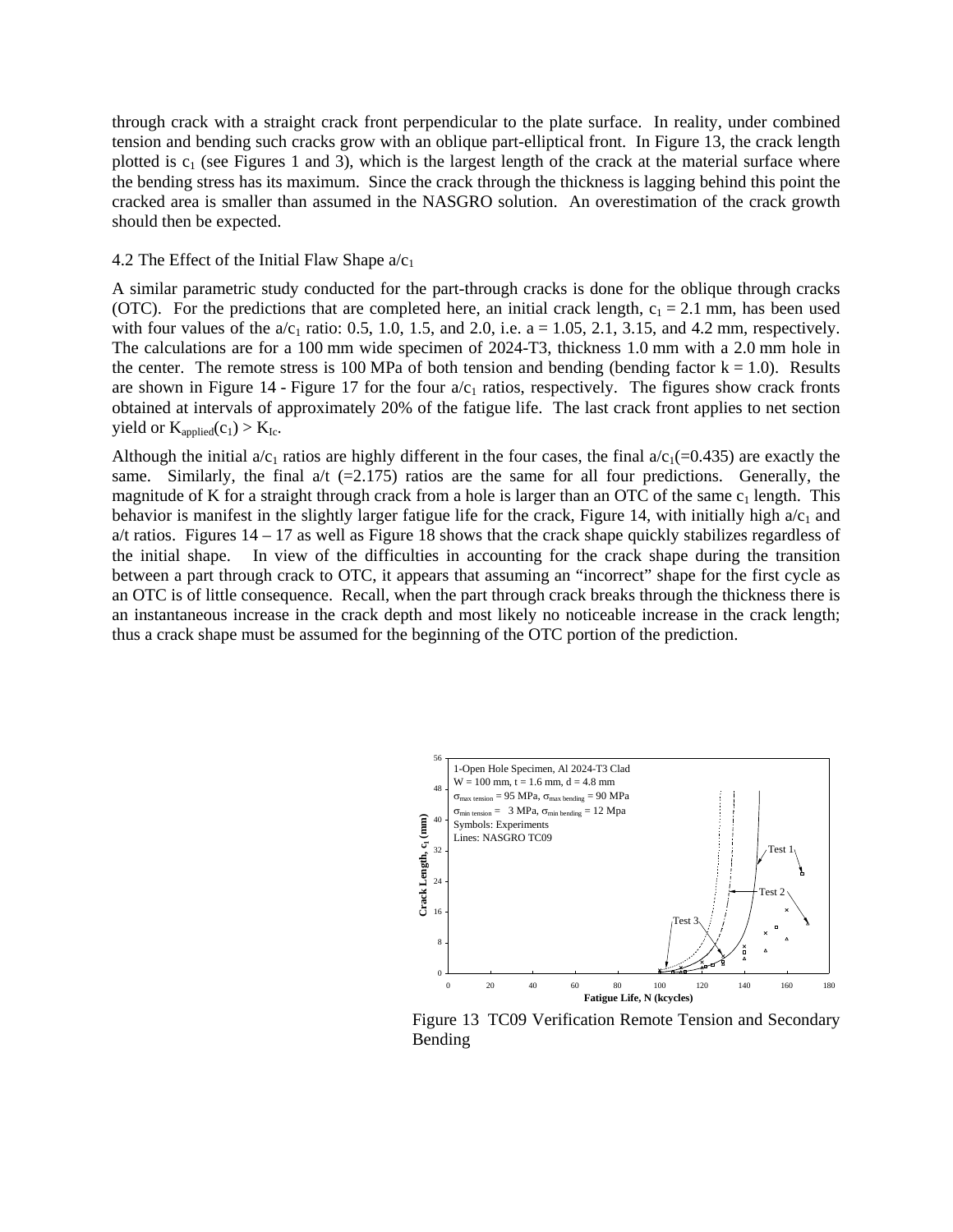

In the parametric study above, it was shown that the initial flaw shape assumption is of little consequence in fatigue life predictions. Furthermore, the effect of the applied stress, specifically the ratio between the tension and bending stress, should be important. A similar parametric study was conducted using the same specimen dimensions as before except the initial flaw shape and size is fixed,  $a_i = 1.05$ ,  $c_{1i} = 1.05$ , and the bending factor, k ( $=\sigma_b/\sigma_t$ ) is varied from 0.5 to 2.0. As can be seen from Figure 19 and Table 3, as the bending factor increases, the  $a/c_1$  ratio decreases. This behavior is expected for the same reason as stated for the part through cracks, the larger k (more

bending) the smaller the  $a/c_1$  and longer the life, ≈754 compared to ≈205 kcycles.

4.3 Through Crack Growth Predictions with the New K-Solutions: Open Hole Specimens

K-solutions for oblique through cracks at a hole were obtained from finite element analyses for a range of crack depth to crack length ratios  $(a/c_1 = 0.2, 0.3, 0.4, 0.6, 1.0, 2.0)$ , crack depth to sheet thickness ratios  $(a/t = 1.05, 1.09, 1.13,$ 1.17, 1.21, 2.0, 5.0, 10.0) and hole radius to sheet thickness ratios  $(r/t = 0.5, 1.0, 2.0)^T$ . The results were presented in tabular format. These values could be converted to a polynomial



Figure 15 Crack Shape Development with Initial  $a/c_1 = 1$ ,  $a/t = 2.1$ 



Figure 16 Crack Shape Development with Initial  $a/c_1 = 1.5$ ,  $a/t = 3.15$ 



Figure 17 Crack Shape Development with Initial  $a/c_1 = 2$ ,  $a/t = 4.2$ 



Figure 18 Effect of Initial Flaw Shape on Flaw Shape Development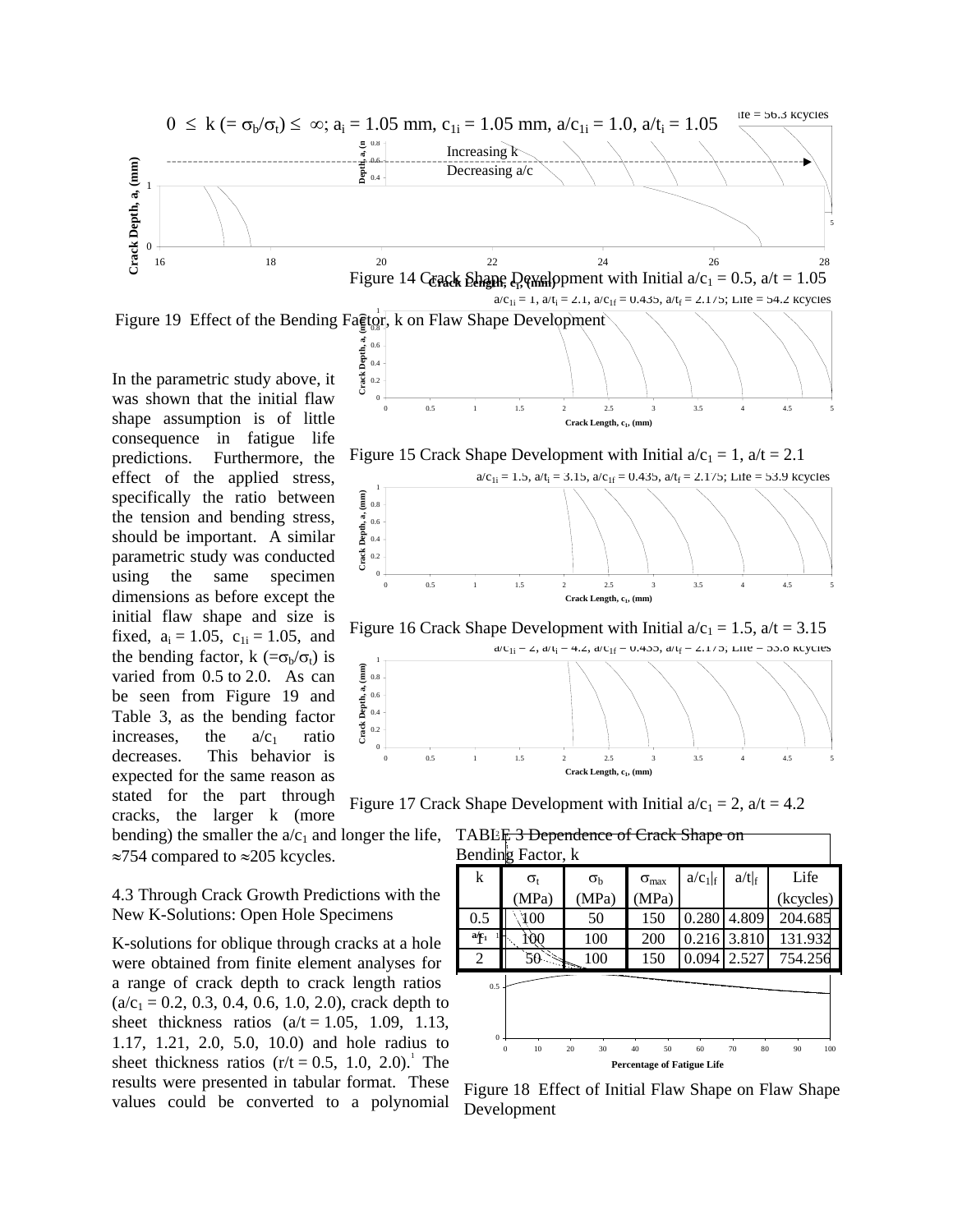description of the results. However, with the computational power of current desktop personal computers, there is no need for the time consuming derivation of such polynomial equations. A computer program has been developed, which by interpolation obtains the K-values for the applicable crack shape and size, defined by values of  $a/c_1$ ,  $a/t$ , and r/t. The interpolation is handled by a choice of three different interpolation routines; linear, higher order polynomial, or cubic spline. Although the linear interpolation is attractive in it's simplicity, it is not well suited for interpolating between the large ranges in the  $a/c<sub>1</sub>$  and a/t values. Both the higher order polynomial and cubic spline routines are used with no distinguishable difference. However, the cubic spline appears to be more stable than the higher order polynomial in extrapolating K's from a table. Extrapolation may be required in  $a/c<sub>1</sub>$  in the latter stage of the fatigue life where the crack is growing quite rapidly, and the crack front is straightening out resulting in large  $a/c<sub>1</sub>$ ratio.

The new K solutions have been used to predict the fatigue life of an open hole specimen subject to tension and bending ( $k \approx 1.0$ ). The cracks nucleate and grow naturally as corner cracks; thus, the Newman/Raju K-solution is used until the crack grows through the thickness of the sheet. Once the crack is a through crack, the new solutions are used until final fracture.

The transition from a part through to through crack is difficult to examine experimentally; therefore an assumption of the transition behavior was made as explained previously in section 1. Examination of the fracture surfaces of the fatigue specimens that were statically overloaded to failure when the crack was close to the transition area did not show a detectable change in the crack shape. As mentioned previously, since the fracture surfaces must be viewed by destructive inspection, the comparison is made of cracks from different specimens of the same geometry tested at the same remote stress level. Thus, the factor of 1.05 does not alter the crack shape significantly, but does account for the instantaneous increase in the crack depth at the moment of break through. Additional assumptions that must be made in the prediction calculation are the initial flaw size and shape. Based on fractographic observations, the initial crack shape is assumed to be quarter circular,  $a/c_1 = 1.0$ . The initial flaw size is estimated. The prediction algorithm iterates by varying the initial flaw size (quarter circular shape) until the crack length and number of cycles at failure is achieved.

The prediction of the open hole specimen subject to combined tension and bending shown in Figure 20 does not exactly follow the entire crack growth history. The transition from a part through to a through crack is seen at approximately 112 kcycles where the crack length and depth (the latter not shown in the figure) is about 1.8 mm. The predictions previously reported in [1], showed a slight cusp in the prediction curve during the transition from a part through to a through crack. This was attributed to not accurately calculating K in the transition region. Specifically, the front surface K calculated for the last cycle as a part through crack is higher than the first



Figure 20 Crack Growth Prediction in 1-Open Hole Specimen Subject to Combined Tension and Bending

K calculated for the through crack, implying a higher crack growth rate just before break through. The ligament width in the thickness direction is going to zero and such a behavior might occur in view of the questionable K-values at the moment of the transition. Grandt et al. reported a nearly constant crack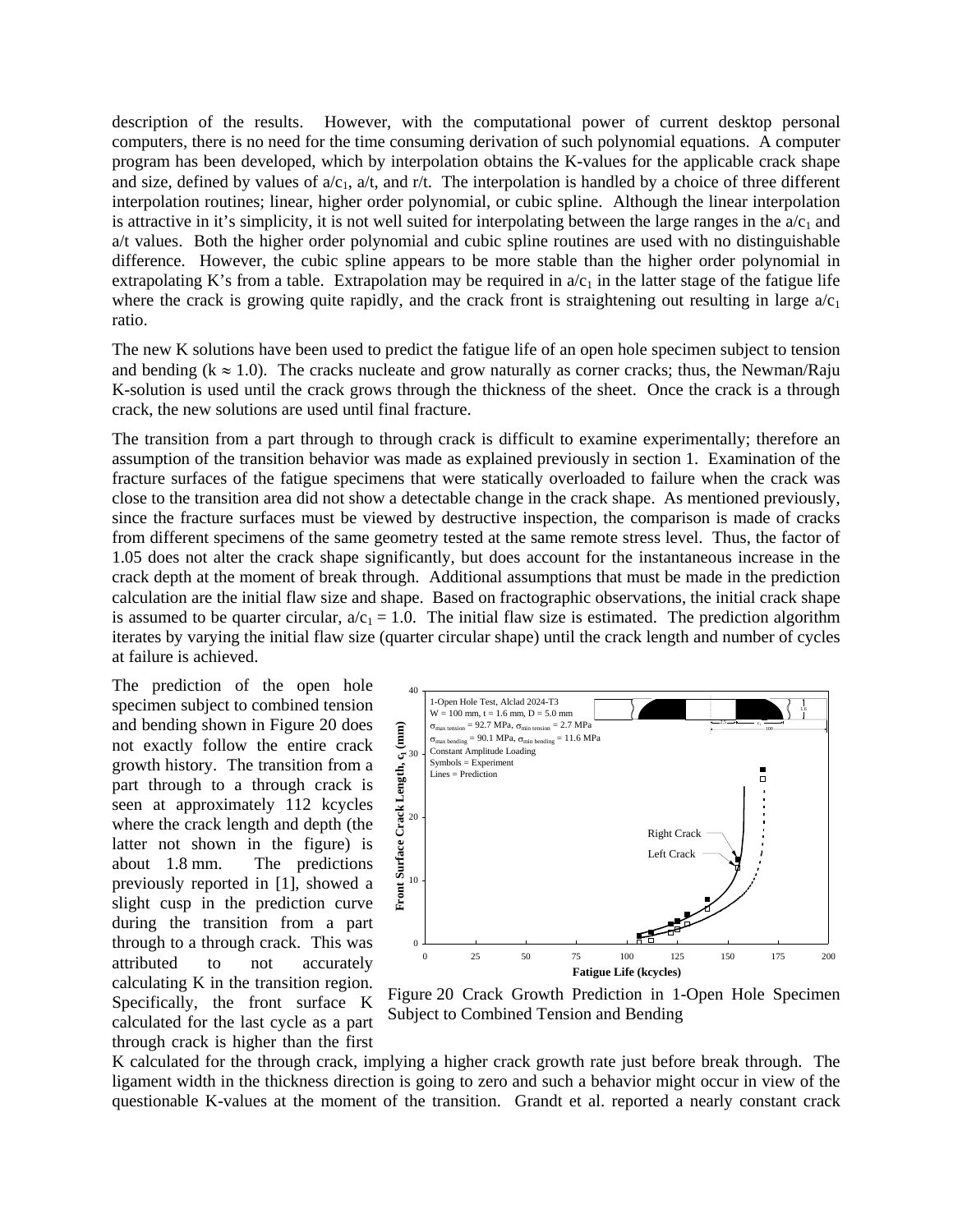growth rate for the  $c_1$  crack length during the transition from a part through to through crack.<sup>10</sup> As seen in Figure 20, the cusp in the transition region has disappeared which is attributed to using the modified Newman/Raju equations.<sup>7,8</sup>

The new K's do not account for a changing stress field, which occurs as the crack becomes quite long. A long crack implies a reduction in the bending stiffness of the sheet; thus, the crack is experiencing a more tensile stress field. In a tension dominant stress field, it was shown in [1] for a center cracked sheet with a part elliptical oblique crack subject to pure tension and separately combined tension and bending that the K's for the pure tension case are higher than that for the combined loading assuming the same applied remote stress. From the correlation between actual and predicted crack histories in Figure 20, the K solutions used for this complex crack shape subject to combined tension and bending loading are reliable. Within the scope of linear elastic fracture mechanics, K remains to be a good similitude parameter when the crack geometry and loading condition are well characterized.

# 4.4 Through Crack Growth Predictions with the New K-Solutions: Asymmetric Lap-Splice Joint Specimens

The asymmetric lap-splice joint shown in Figure 21 was fatigue tested using a program loading spectrum that creates marks, groups of fatigue striations, on the fracture surface which can be clearly seen at low magnification (typically less than 5000X) in the scanning electron microscope. The spectrum is composed of blocks of constant amplitude loading followed by smaller blocks of constant amplitude loading at a lower  $K_{\text{max}}$  and was successfully used by Piascik<sup>11</sup> and Fawaz<sup>1</sup>. The joint offers several simplifying features when compared to lap-splice joints used in transport aircraft in that the load transfer in each rivet row is known, 50%, and the joint has a point of symmetry at its centroid. The K-calculations include tension, bending, and hole loading.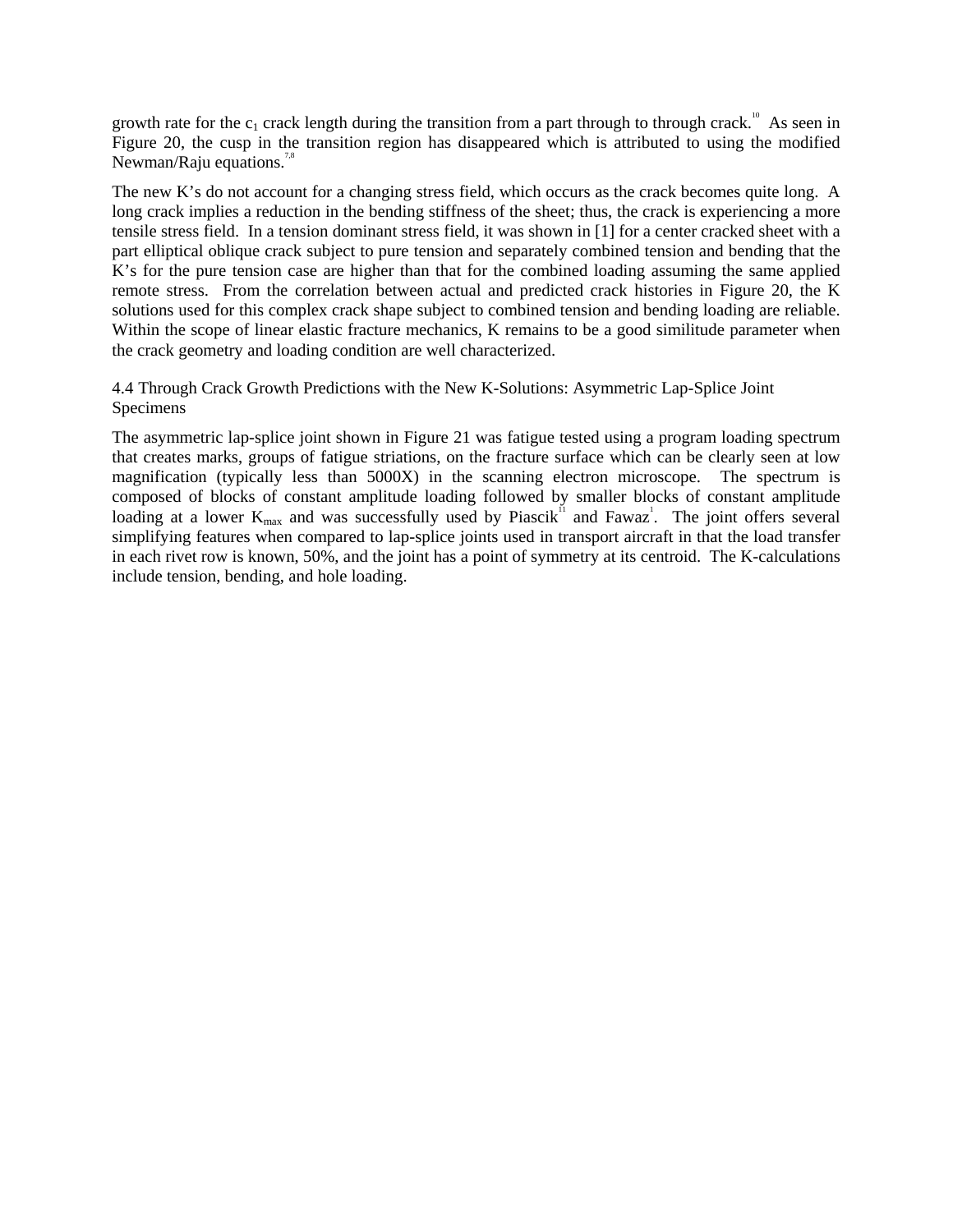Predictions for the asymmetric lap splice joint are shown in Figure 22 and 23. As was discussed in section 3.1, the initial flaw size and shape strongly affect the fatigue behavior of small cracks. Attempts have been made to try and predict the small





crack history when the crack is still a corner crack using the Newman/Raju solution. However, since the flaw shape at these small crack lengths cannot be determined from the marker bands, predictions are made for several initial flaw shapes ( $a/c_1 = 0.2$ , 1.0, 1.5, and 2.0) using the known  $c_1$  crack length. From these predictions, the initial flaw shape did not affect the crack shape at break through which was previously shown in Figure 4 - 6. Even though the life to break through slightly increases with a larger initial  $a/c<sub>1</sub>$ , the Newman/Raju solutions do adequately predict crack growth of an initial crack to break through. Note Figure 22 is for a crack that has not grown through the thickness. It is worth noting that the Newman/Raju solutions do not account for rivet interference or load transmission by friction between the sheets at the faying surface, both of which can result in decreasing the load available for crack extension. Since a low squeeze force was used to install the rivets, the hole expansion and clamping force are low diminishing the residual stresses near the rivet hole. In a joint with highly squeezed rivets, the predictions may not



Figure 22 Crack Growth Prediction for Asymmetric Lap Splice Joint, Part Through Crack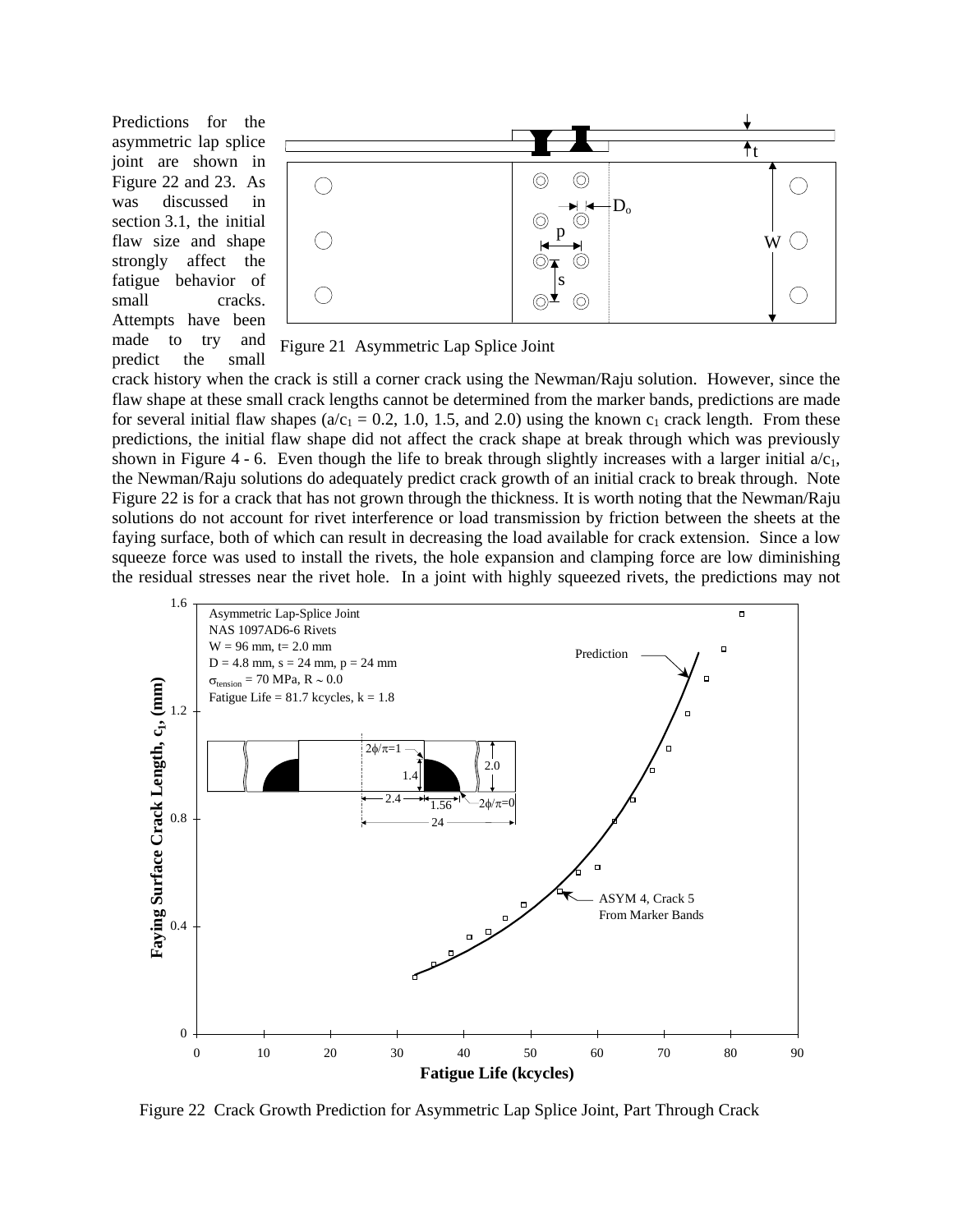

Figure 23 Crack Growth Prediction for Asymmetric Lap Splice Joint, Through Crack

correlate to the test data as well. In that case then, a shortcoming in the prediction model would be the inability to account for interference and load transmission by friction. The prediction in Figure 23 as well as that shown in Figure 22 shows the new K solutions are performing reasonably well. In Figure 23, the prediction underestimates the fatigue life by approximately 10% resulting from a slight overestimation of K during the through crack portion. Examination of the fracture surface of both critical rows showed extensive cracking. As adjacent cracks grow, the rivet is less effective in transferring the load; thus, the load is redistributed to the remaining rivets. Not accounting for load shedding is another weakness of the model. By the rather steep slope of the through crack region, the crack is growing quite fast with slightly more than 10% of the fatigue life remaining. Assuming the crack is growing from a rivet hole in a finite width sheet with no other cracks at other rivets is an oversimplification of the cracking scenario.

### 5. Conclusions

- Crack Growth Prediction Methodology: da/dN ΔK Relation
	- In general, the same crack growth prediction methodology developed and used in the NASGRO Crack Growth Computer Program is adopted. The Forman-Newman-de Koning crack growth law is available in the crack growth prediction computer program, but due to the simplicity of the load spectrum (CA) and the well characterized sheet material (2024-T3), the FNK equation is degenerated to the closure corrected Paris Law for all predictions.
- Crack Growth Predictions Using Published K Solutions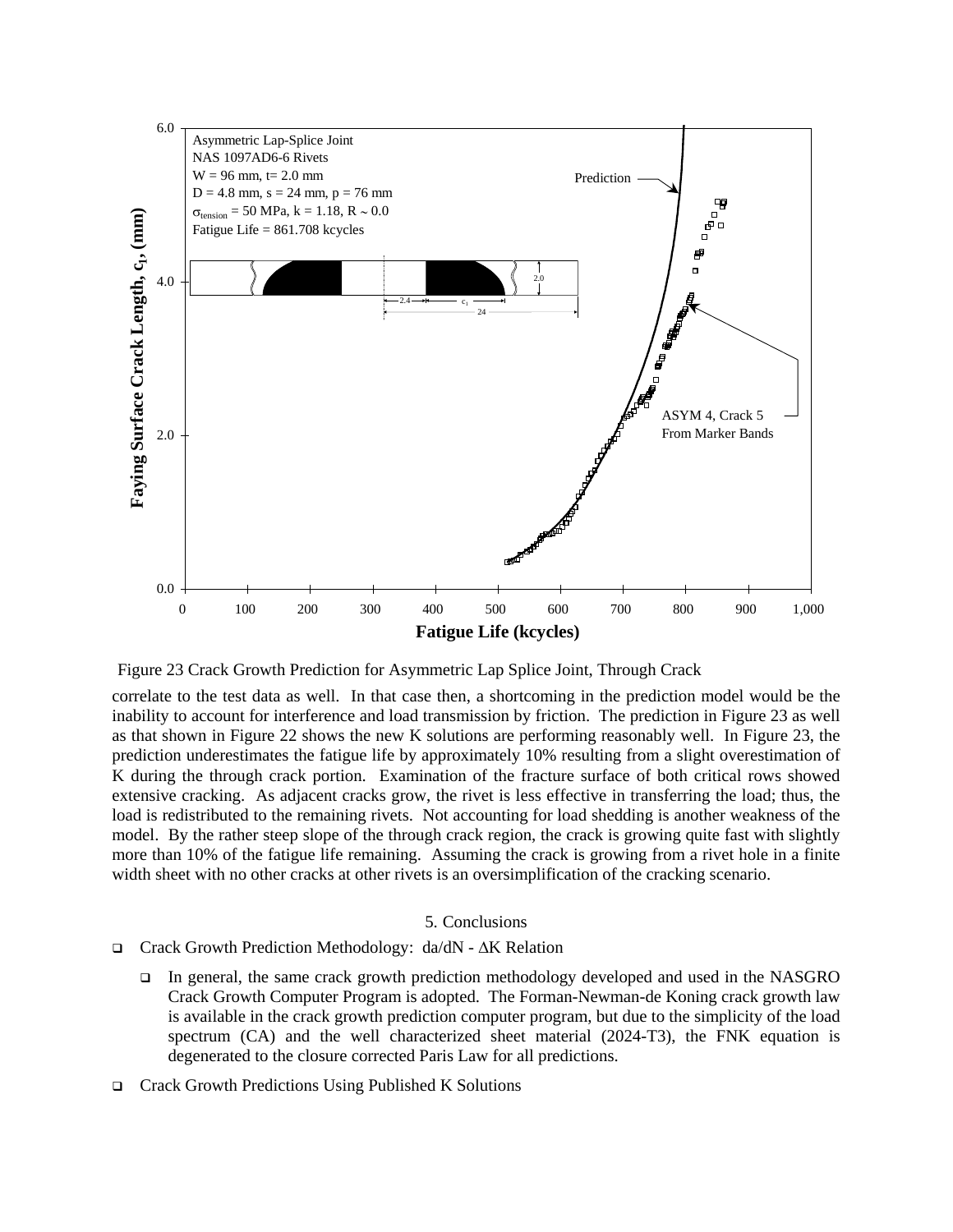- Double Corner Cracks at a Hole Subject to Tension and Bending, Newman/Raju
	- The Newman/Raju solutions accurately predicted both the crack shape and fatigue life for open hole specimens subject to remote tension and bending, (Figure 10).
	- $\Box$  The initial flaw shape assumption has a negligible effect once the crack length at the material surface, " $c_1$ " exceeds 0.25 mm in a 1.0 mm thick sheet. However, due to the dependence of the K-value at the material surface,  $K(c_1)$ , on the "c<sub>1</sub>" crack length, crack growth in the small crack regime ( $c_1 \le 0.25$  mm) is affected.
	- $\Box$  For studying the K variation along the crack front, a regression analysis must be preformed after each crack growth increment to fit the crack front back to an elliptical shape. To avoid regression analysis errors with the N/R solutions, 32 calculation points along the crack front must be used. Otherwise systematic errors occur in the crack shape (either in the crack depth or crack length) ultimately affecting the fatigue life.
- Double Through Cracks at a Hole Subject to Tension and Bending (NASGRO TC09)
	- □ The TC09 solution accurately predicted crack growth in open hole specimens loaded in pure tension (Figure 12), but underestimated the fatigue life consistently by at least 30% for combined tension and bending (Figure 13).
- Crack Growth Predictions with Newly Developed K Solutions

-

- $\Box$  The new K solutions for two part-elliptical, oblique through cracks at a hole have been used to predict the fatigue life of an open hole specimen subject to combined tension and bending ( $k \approx$ 1.0). In addition, predictions have been completed for an asymmetric lap splice joint.
- Predictions of the *open hole* specimens subject to combined tension and bending (k ≈ 1) show good agreement for a majority of the crack history. The predicted crack size is underestimated in the last 6% of the fatigue life.
- Predictions of the *asymmetric lap-splice joint* are also adequate with the fatigue life being underestimated for both reconstructed crack histories, Figure 22 and 23. If crack growth in riveted joints is to be predicted more accurately, consideration of the effects of friction and residual stresses on the part through crack growth and crack interaction on the through crack growth is required.

## REFERENCES

<sup>1</sup> Fawaz, Scott Anthony. Fatigue Crack Growth in Riveted Joints. Diss. Delft University of Technology, 1997. Delft, NL.

 $2^2$  Forman, Royce G., Vankataraman Shivakumar, James C. Newman Jr., Susan M. Piotrowski, and Leonard C. Williams. Development of the NASA/FLAGRO Computer Program. Fracture Mechanics: Eighteenth Symposium ASTM STP 945. D. T. Read and R. P. Reed, Eds., American Society for Testing and Materials, Philadelphia, 1988. 781-803.

<sup>&</sup>lt;sup>3</sup> NASGRO Fatigue Crack Growth Computer Program, Version 2.01, NASA JSC-22267A, 1994.

<sup>&</sup>lt;sup>4</sup> Forman, R. G., and S. R. Mettu. Behavior of Surface and Corner Cracks Subjected to Tensile and Bending Loads in Ti-6Al-4V Alloy. Fracture Mechanics: Twenty-Second Symposium, Vol. 1, ASTM STP 1131, H. A. Ernst, A. Saxena, and D. L. McDowell, Eds., American Society for Testing and Materials, Philadelphia, 1992. 519-546.

<sup>&</sup>lt;sup>5</sup> Newman Jr., J. C. "Crack Opening Stress Equation for Fatigue Crack Growth," International Journal of Fracture. 24 (1984): R131-R135.